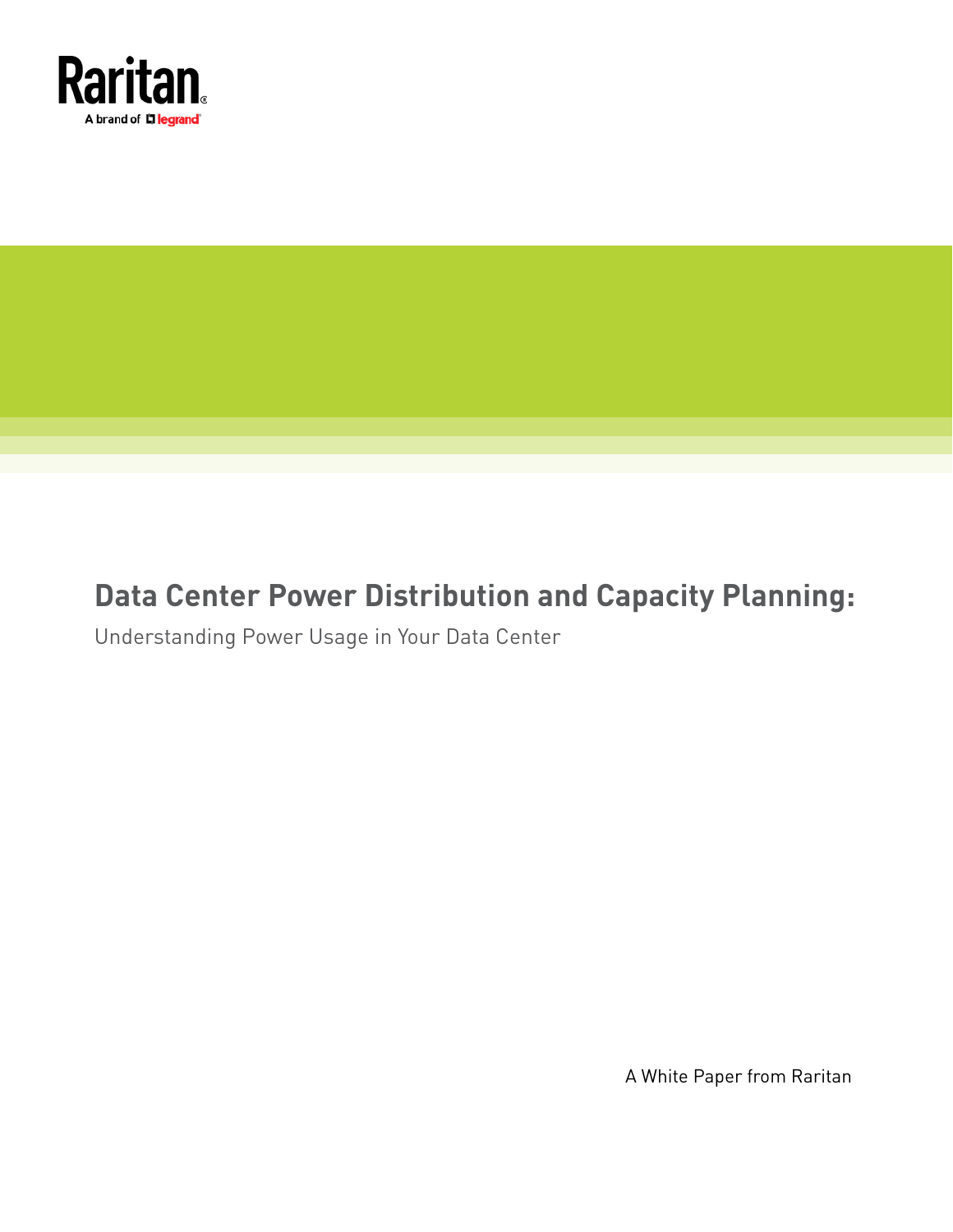## **About This Series**

Raritan, a leading provider of data center equipment, and PTS, a well-respected data center consulting firm and turnkey solutions provider, recently conducted a series of tests to examine the effects of heat, airflow and power usage in a working server environment. The hypothesis was that by knowing more about their real-time operational environment, data center managers would be empowered to manage smarter. Using advanced 3-D computational fluid dynamic

(CFD) software and intelligent power distribution units (iPDUs), among other devices, Raritan and PTS were able to monitor temperature and humidity, calculate airflow, as well as measure power for both the IT and supporting infrastructure load throughout Raritan's and PTS' server rooms. This series of white papers documents their research and provides you with the key learnings of their tests.

#### **Overview**

With the cost of power rising dramatically and increased uncertainty of global power availability, all levels of corporate management are now more focused than ever on managing and conserving energy.

Nowhere is this more critical than in the data center of the corporation, which can consume 25 percent of the total energy in a typical IT intensive organization (Raritan estimate based on U.S. Environmental Protection Agency "Report to Congress on Server and Data Center Energy Efficiency Public Law 109-431"). Due to increased reliance on computing to deliver mission-critical applications and the emergence of blade technology and virtualization, server density is dramatically increasing.

These increases mean that data centers are running hotter and HVAC systems are working overtime to keep the center cool. This, in turn, is driving energy costs up — a growing concern for IT, given the potential for this

expense to become an above-the-line IT charge. Clearly, there's a need to monitor data center power and temperatures — and adjust heating, cooling and airflow — to minimize power consumption while maintaining IT equipment uptime. But where should forward-thinking corporations start? What tools are available to get the data needed to design a more efficient data center?

This white paper, the first in a series, takes a look at some of these thorny energy management issues and provides some relevant answers. You'll learn the following three things:

- The flaws in what you thought you knew about power measurement
- What kind of measurement instrumentation you need to calculate your data center's power efficiency
- How to set standards that bring your data center in alignment with Green Grid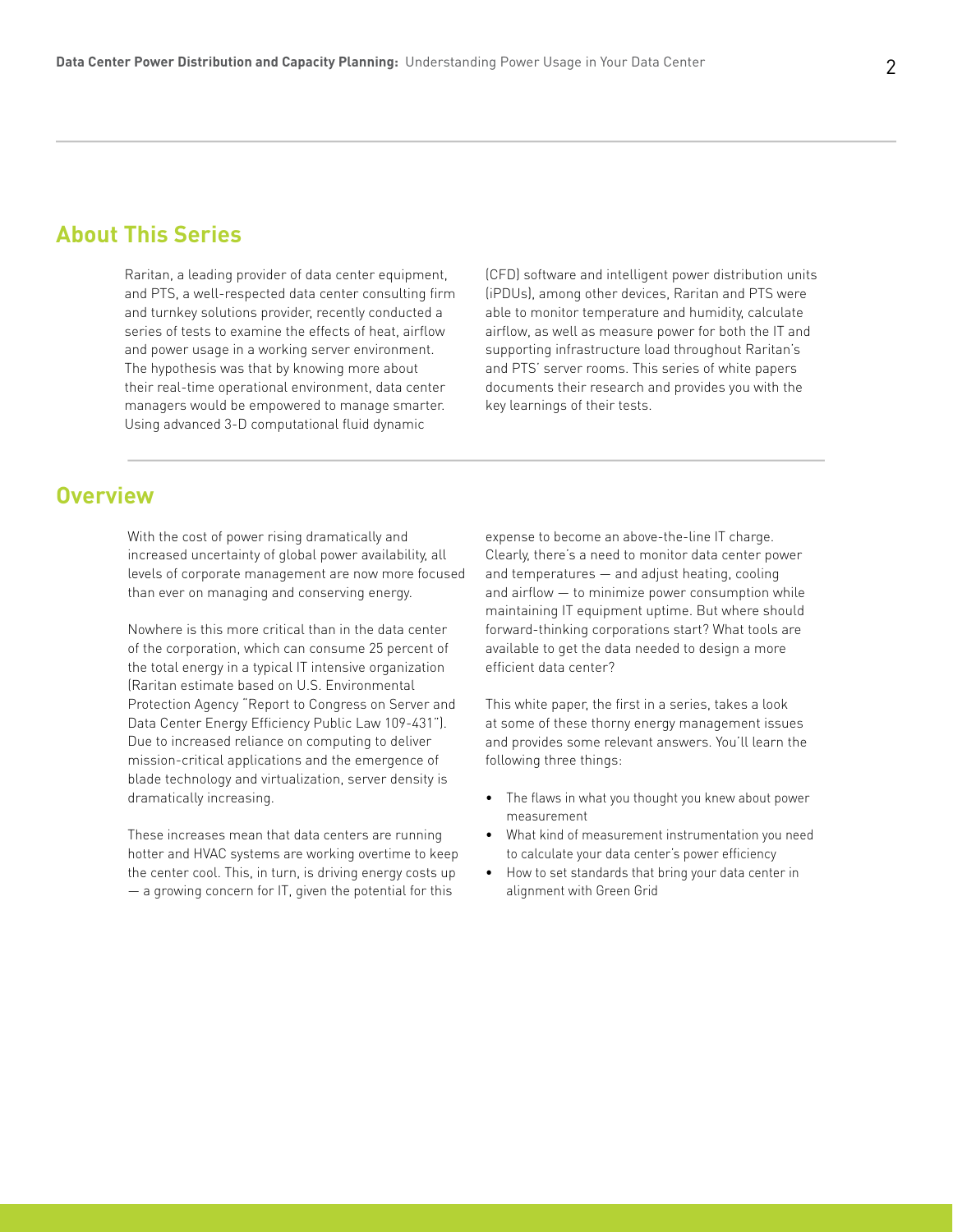## **The Challenge**

When energy management was a low priority, IT managers could rely on simple calculations associated with nameplate specifications to predict overall power usage in their data centers.

However, average data center power consumption has grown from 2.1 kilowatts per rack in 1992 to 14 kw/rack in 2006, according to HP ("HP Power & Cooling," August 31, 2006). Simply multiplying the number of servers by their nameplate ratings does not jibe with the reality of actual energy consumption statistics. DatacenterDynamics, in their Spring 2007 Conference Survey, found that the average power density among all respondents in the U.S. was 5.5 kw/rack and the average maximum power density was 11.6 kw/rack.

Moreover, many industry analysts such as Gartner ("25th Annual Data Center Conference," December 2006) have been predicting significant power shortfalls for more than a year now. While some companies have flexibility to move their data centers to locations that provide more reliable, less expensive power, most simply cannot. Which means that shortfalls, left unresolved, could force IT and facilities managers to make hard decisions about which applications to support and which ones to sacrifice to keep the business running during peak demand.

As energy issues come under more scrutiny and as tools become available for accurate measurement, IT administrators and facilities managers should no longer rely on the published nameplate power ratings on their units and factor in accepted industry assumptions. While adequate in the past, "close enough" isn't "good enough," given the potential power crisis that's just over the horizon.

Only through individual server measurement can managers accurately know what power their equipment is drawing and acquire precise numbers that will aid their energy efficiency planning efforts.

With the knowledge gained regarding server-by-server real-time monitoring, IT administrators can manage smarter and feel secure that they are making better decisions on what to power off because they will be able to:

- Identify non-working processing assets
- Identify low-efficiency processing assets (e.g., lots of power draw for little computational power)
- Assist capacity planning against the design rating for all power protection, distribution and cooling infrastructure equipment

## **Nameplate Ratings and Assumptions**

Server manufacturers indicate a power rating value on the nameplate of every server. Data center administrators, however, know that this represents a worst-case scenario, and typical server power consumption never reaches the rated nameplate value. One easy way to increase server density is to simply derate the nameplate power by a certain percentage — depending on the workload that's deployed on the server.

PTS refers to this derated value as the design rating of the equipment. It is typically 50–75 percent of the nameplate rating, and is used to size all power

protection, distribution and cooling systems in the data center. This percentage is still frequently higher than what is seen in actual use, but now more accurate, real-world numbers can be obtained through the use of intelligent PDUs.

For example, by measuring power consumption of individual servers using intelligent PDUs, PTS' analysis of Raritan's IT equipment determined that consumption typically ranged from 20–85 percent of the underlying equipments' nameplate rating, averaging about 31 percent – far less than the numbers typically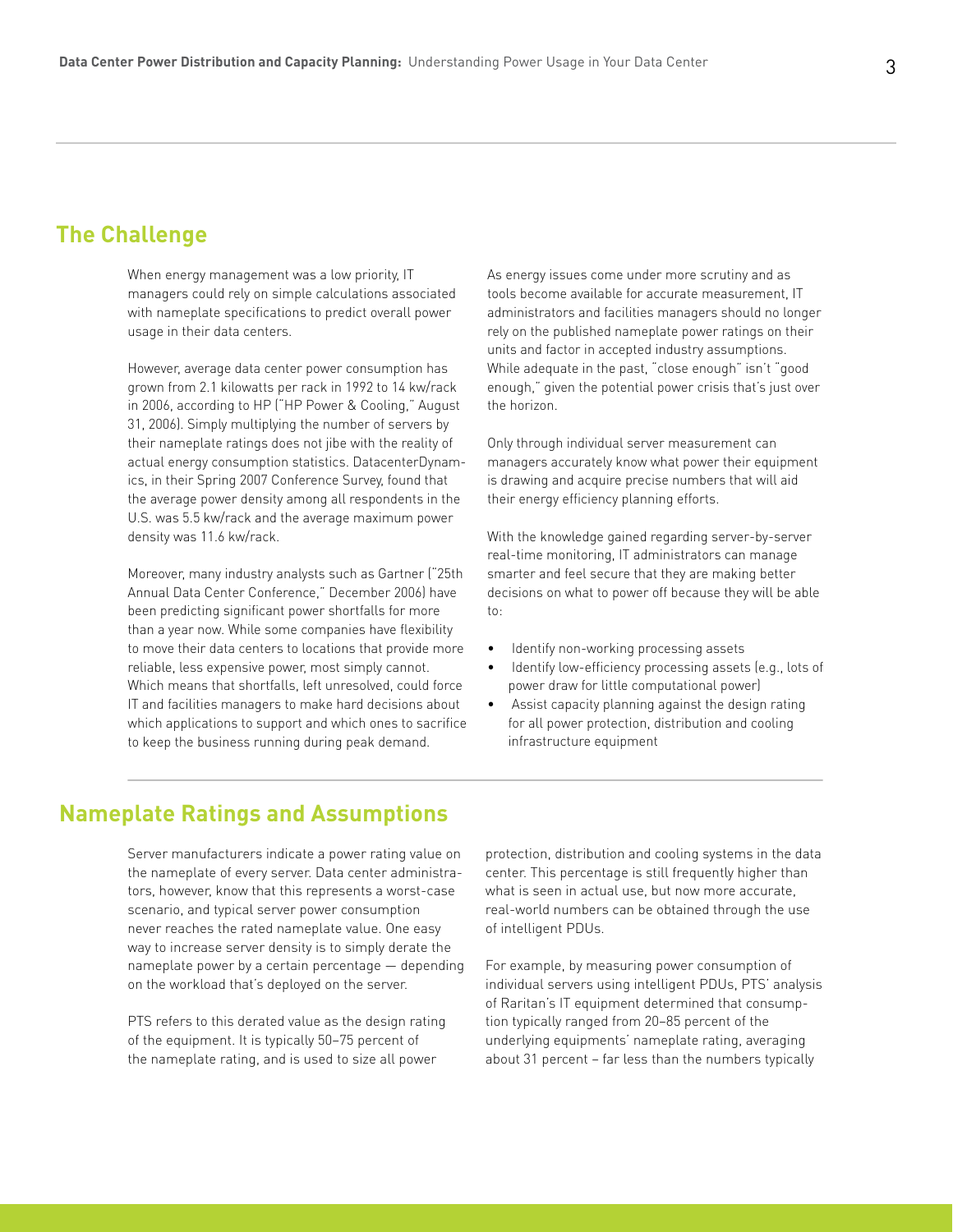## **IT Equipment Power Load vs. Total Facility Power Load**

used as the design rating of the equipment. Another important measurement to get a handle on is the power drawn by IT equipment in relation to the total power consumed by the facility. APC-MGE estimates that 30 percent of total power usage in a data center represents the load placed on power grids by servers and other IT equipment, while 70 percent is for everything else — cooling, air movement, power distribution, lighting, etc. EYP Mission Critical Facilities, a division of HP, puts these numbers at 50 percent and 50 percent.

A preliminary observation by PTS and Raritan, however, found that 71 percent of the energy consumed was for the critical IT load, with only 29 percent spent for the support systems. This high percent of power going to the critical IT load is an indication that PTS and Raritan are doing a better job managing power in their data centers than is typical in the industry. It also points to an opportunity to press loading factors … doing more computing with less energy.

These numbers illustrate the importance of getting accurate measurements in your data center rather than relying on "industry averages."

## **Measurement Systems**

So how can you arrive at these measurements, efficiently and accurately? The following are some overall pieces of the puzzle to consider:

#### **Branch Circuit Monitors and Individual Device Load Measurement**

Branch circuit monitors are electrical devices that measure current load on all circuits on an electrical panel and alert operators when the load approaches the breaker's rating. This is especially important in data centers, for example, where additional servers can get plugged into a circuit that's already approaching its capacity. Branch circuit monitors continuously measure the current on all circuits and ensure that someone is notified before a circuit breaker reaches its rated capacity, or worse, trips

#### **Data Center Environmental Aggregators**

Environmental aggregators are specifically designed to gather relevant power and environmental data center information. They can also consolidate the collected information and analyze it to help you make informed decisions related to power consumption by both IT and facilities equipment.

#### **Intelligent PDUs**

Intelligent rack PDUs provide IT staff the ability to monitor the power consumption of any given server, storage unit or other IT device, which is helpful to

identify those that are underutilized or identify those that are approaching or exceeding their normal high range of usage. There is also the ability to monitor and control the data center power load at the facility level. Intelligent rack PDUs can be controlled remotely via a Web browser or command line interface (CLI). They can meter power at both the PDU level and the individual outlet level; support alerts based on user-defined thresholds; provide security in the form of passwords, authentication, authorization and encryption and incorporate rich environmental management capabilities. Some models are also highly customizable, support the industry's latest standards-based techniques like SNMP TRAPs/SETs/GETs, IPMI, SMASH CLP and integrate seamlessly to existing corporate infrastructures like LDAP, Active Directory®, RADIUS and NFS servers.

Still, these tools cannot reach their full potential if the modeling is based on just a static environment. In the real world, data centers are dynamic. Server utilization changes over time, which causes power consumption and heat generation/dissipation to change. This, in turn, requires appropriate cooling to specific racks or rows of computers.

So the next step is to determine your data center's power usage effectiveness rating.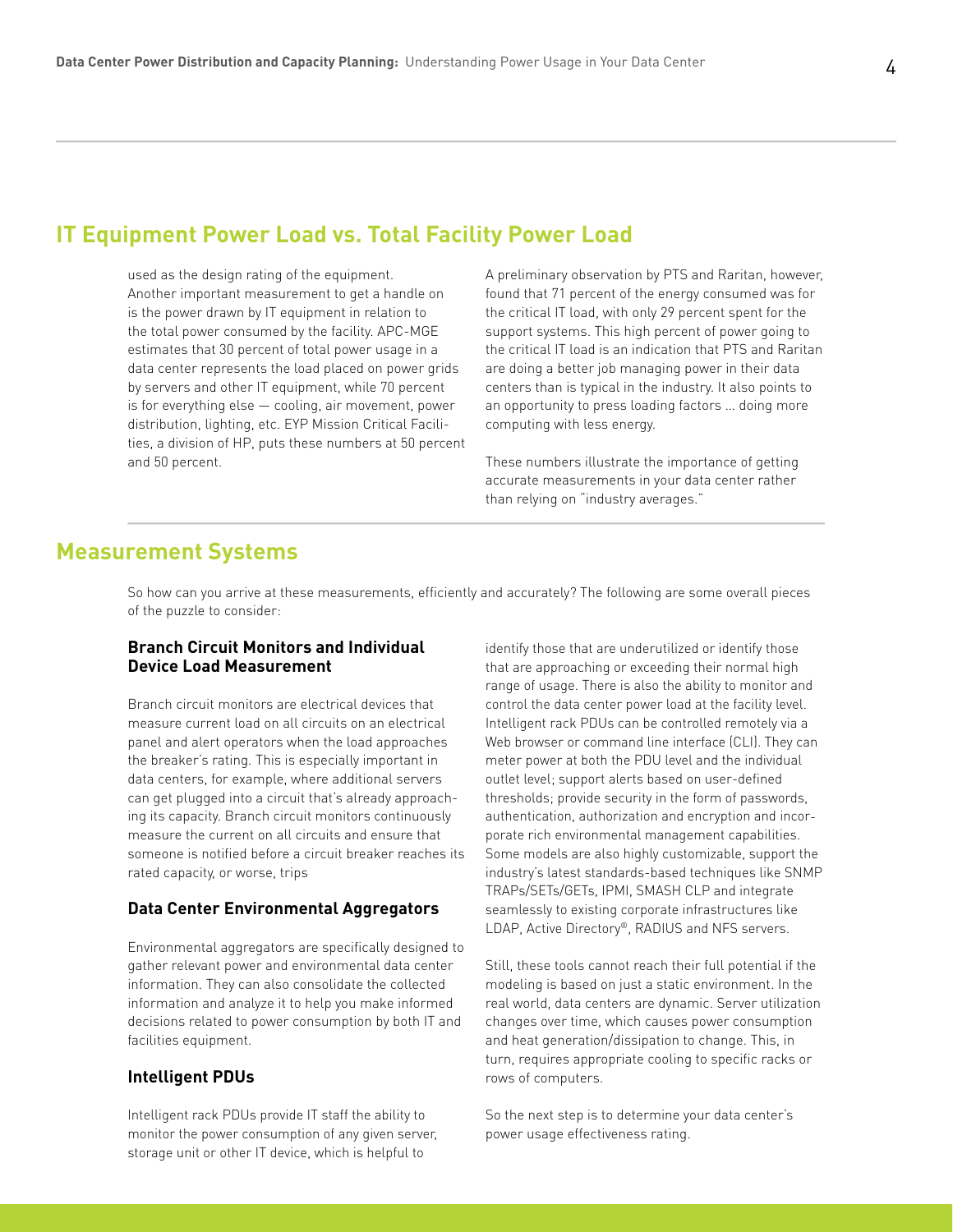## **The Green Grid: Calculating PUE**

The Green Grid defines Power Usage Effectiveness (PUE) with this formula:

$$
PUE = \frac{Total Facility Power}{IT Equipment Power}
$$

"Total facility power" in this equation is the power required to operate the entire data center, including servers, IT equipment, lighting, cooling, air movement, etc. "IT equipment power" represents the power required to operate the servers and IT equipment alone.

PUE can range from 1.0 to infinity. A PUE value approaching 1.0 would indicate 100 percent efficiency (i.e., all the power is used by IT equipment only). Currently, there are no comprehensive data sets that show the true spread of the PUE for data centers. Some preliminary work by PTS indicates that many data centers may have a PUE of 3.0 or greater, but with proper design a PUE value of 1.6 should be achievable.

## **Tools to Calculate PUE**

You must accurately measure power usage when calculating your PUE to establish a baseline and to measure your improvements. Raritan and PTS designed and implemented the following measurement strategy to accomplish this:

A Veris H8820 data acquisition device was deployed to measure branch circuit amperage for each load, and calculated power feeding the computer room air conditioning (CRAC) units, lighting, UPS and other non-IT loads. This unit was selected since it was easy to deploy and provided the data required.

Geist Racsense environmental monitors were deployed with temperature probes at the top and bottom of each rack (front and back), as well as the supply and return of each CRAC unit. One humidity probe was also deployed to measure the humidity of the room. The Racsense devices provided efficient installation and cabling and simple data collection.

Two Dominion® PX intelligent power distribution units were deployed in each rack. This enabled capture of the active power of the critical IT loads at a per device level. This detailed critical IT load data provides the granularity of information required to measure the PUE and make recommendations on how to improve it.



Variability in server power consumption relative to nameplate rating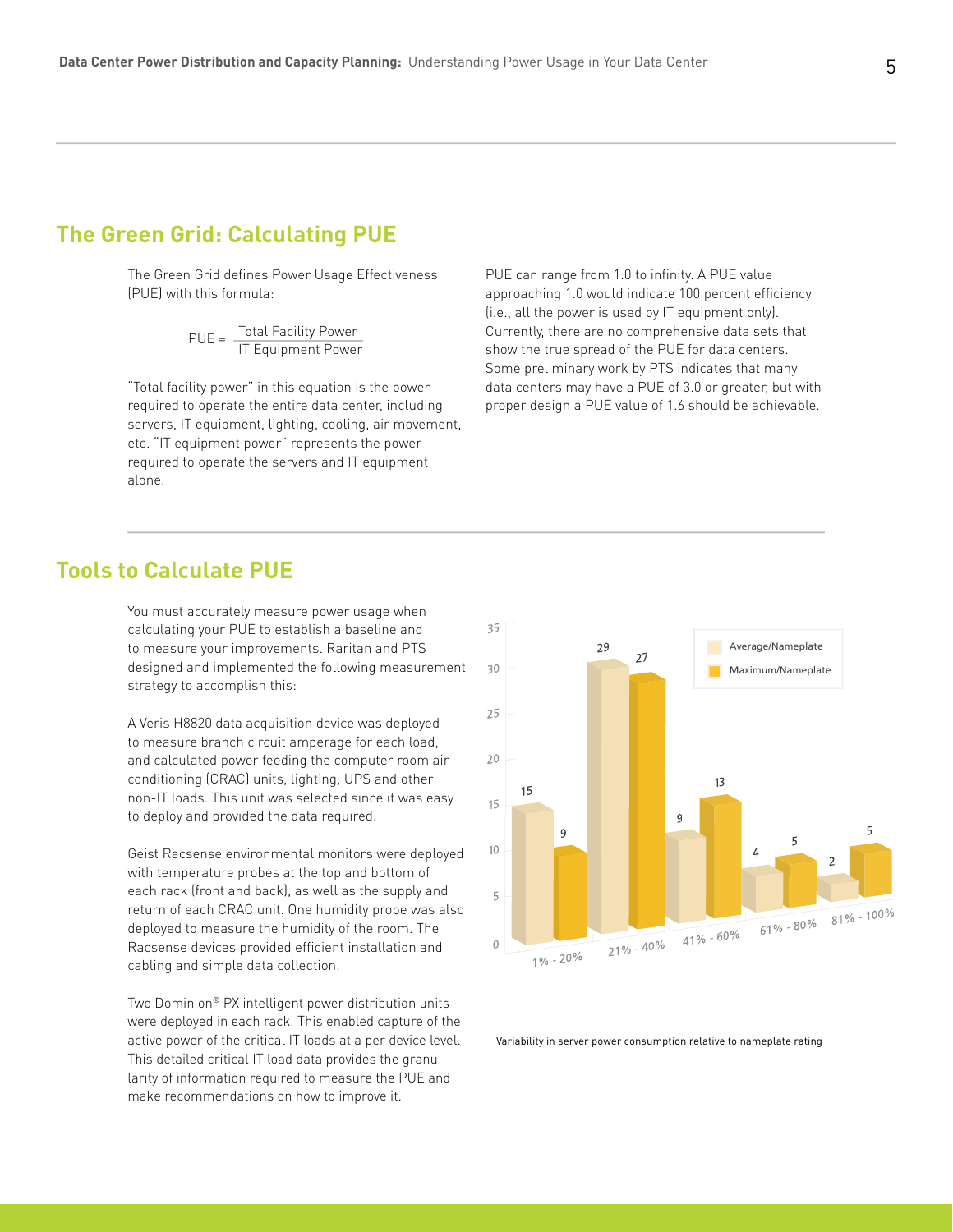## **The Results**

#### **Nameplate Vs. Actual Power Draw**

The histogram to the right shows the frequency distribution of actual power consumed as a percentage of the nameplate values (capacity), based on readings in the Raritan data center taken from February 21 through February 26, 2008. The nameplate value indicates the maximum amount of power a device can use at any given time under any kind of workload and data center environmental condition.

Current data center design rules use the nameplate value to perform capacity planning. Using this method for data center design leads to inefficiency due to overcapacity since the nameplate value is a maximum value. Derating this value by a fixed percentage reduces some of the inefficiency, but our chart below indicates that actual power consumed in operations has such a wide range that it makes it difficult to select a derating factor that balances efficiency and ensures reliable operation.

For example, measuring average active power, 29 devices in Raritan's server room consumed between 21%–40% of this capacity, while 15 consumed a higher percentage of capacity and 15 devices consumed a lower percentage of capacity. While measuring maximum power, 27 devices in our server room consumed between 21%–40% of this capacity, while 23 consumed a higher percentage of capacity and 9 devices consumed a lower percentage of capacity.

The main observation is that the actual power capacity consumed has a wide potential range. This means that using derated nameplate values either leaves room for being more efficient or puts reliability at risk. A derated design is the first step, but actually measuring the power a device consumes in live operations provides you with the additional information needed to be more efficient and ensure reliable operations.

#### **Calculating Raritan's PUE**

As the chart to the right shows, approximately 71 percent of the total average power consumption was used for Raritan's critical IT equipment — 49.4 percent for servers alone — while the remaining 29 percent was for support services like cooling and lighting. To calculate Raritan's PUE based on the previous formula:

Total Power = Support Infrastructure (5.625kw) + Critical Load (13.68kw) = 19.3kw

Total IT Equipment Power = Critical Load (13.68kw)

 Total Power = 19.3kw Total IT Equipment Power = 13.7kw  $PUE =$ 

#### Raritan's PUE = **1.4**

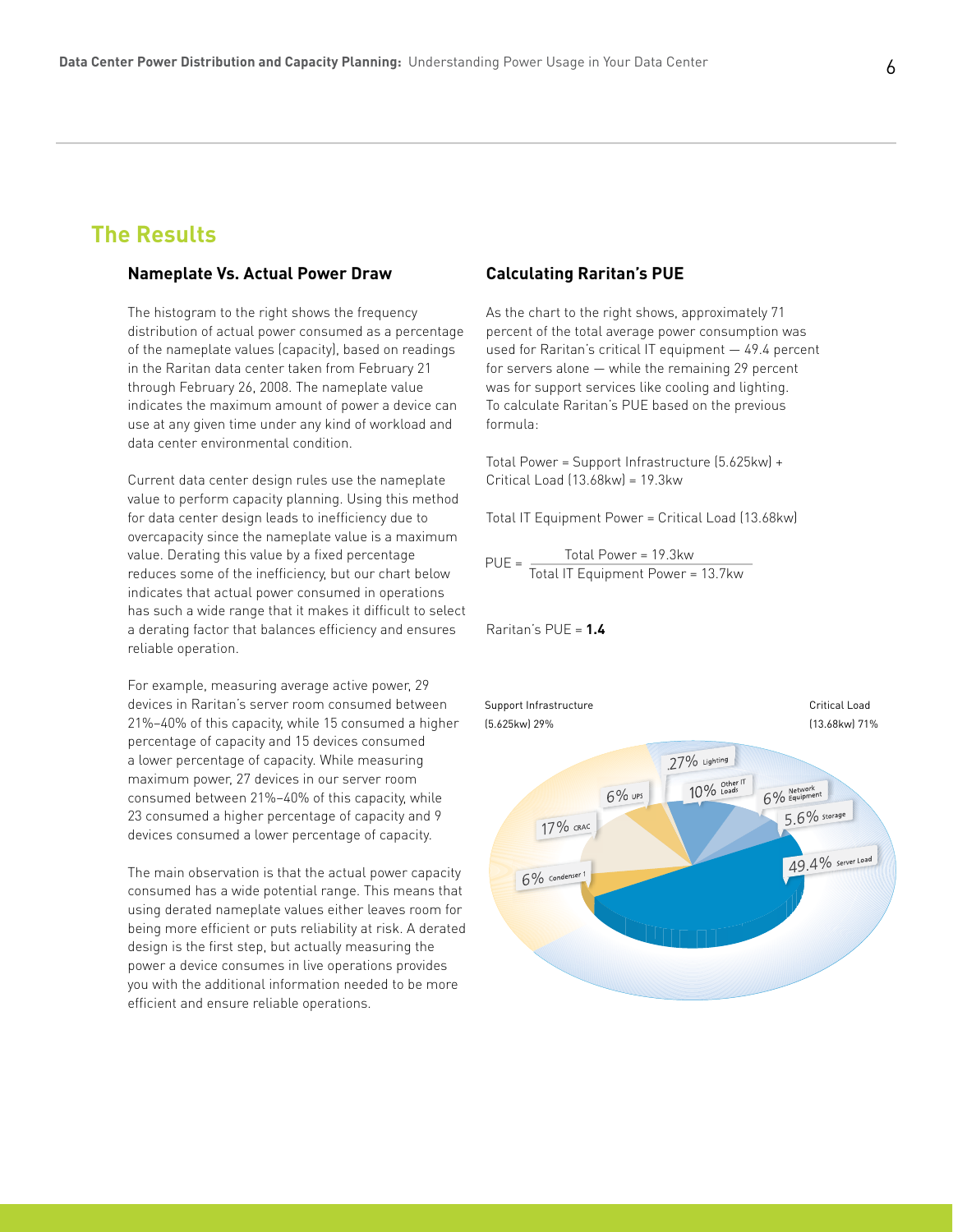## **Conclusions**

Rising energy costs and diminishing supplies were primary motivations for this survey. So over a five-month period, Raritan and PTS defined and implemented a plan to instrument

Raritan's server room and measure the power usage at an IT device level and at a branch circuit level for non-IT load. Based on that survey, Raritan discovered the following:

- Assuming at the outset that their server room had a poor PUE value, Raritan instead learned that it had a respectable PUE value of 1.4, and a total average power load for their IT equipment of 10.5kw (servers and storage combined).
- Implications of this is that armed with this knowledge, Raritan can take a smart approach to managing and provisioning their data center:
	- Raritan does not have to add servers to add computational power
- 44 devices registered an average active power consumption equivalent to the draw of an idle server. This provided a good indication that they could save energy by consolidating those near-idle servers. Assuming a typical consolidation of 10 to 1, they could potentially decommission about 40 devices.
	- Raritan can avoid a mission-critical disruption by deploying better load management
- Two devices were running at between 80–100 percent of rated power capacity. If Raritan was using the industry average derating figure of 60–80 percent, this could have posed a potential problem with regard to server performance.
- The same two devices were investigated to make sure that they were not creating hot spots or drawing power too close to power circuit capacity limits and therefore presenting a potential for problems.
- Raritan can reduce its OpEx expense without putting required computing at risk.
	- Using intelligent rack PDUs gave Raritan the actual power consumption at an individual IT device level, providing the data needed to plan the next steps to become more efficient.

The measurement activity also provided a number of unforeseen benefits beyond providing data to make a PUE calculation. A sudden drop in energy usage, for example, led the IT staff to discover that a circuit breaker on one of their CRAC units had tripped. This prompted a repair before hot summer weather arrived and presented a cooling problem. A temperature sensor located high in a rack alerted them to the fact that a rack fan had failed.

Since industry benchmarks are based upon a broad range of averages, and each data center has its own unique attributes that cause it to deviate from the averages, this Raritan and PTS survey validated Green Grid's position:

"In order to improve the energy efficiency of data centers, it is first necessary to measure the energy consumption of the entire data center and each of its constituent subsystems."

# **What's Next?**

In the next white paper, we will examine the use and advantages of Computational Fluid Dynamics to help make your data center more energy efficient. We'll also compare and contrast our CFD results when using actual measurements vs. nameplate data.